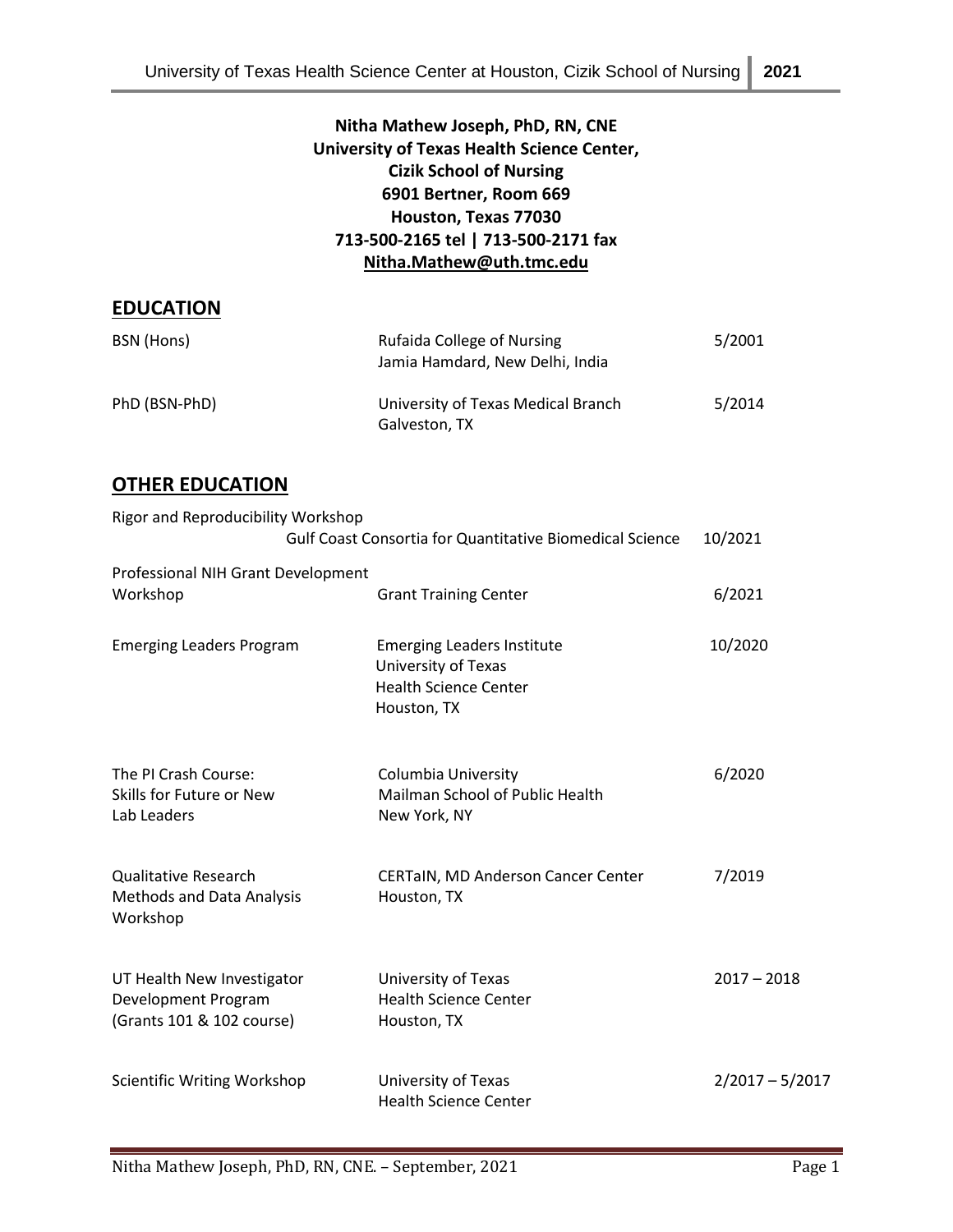Cizik School of Nursing Houston, TX

### **LICENSURE & CERTIFICATION**

| RN No. 729040                                                                             | <b>State of Texas</b>                     | 05/31/2022        |
|-------------------------------------------------------------------------------------------|-------------------------------------------|-------------------|
| RN No. 19850                                                                              | <b>Punjab Nurses Registration Council</b> | 7/2001 - Lifelong |
| RM No. 21001                                                                              | <b>Punjab Nurses Registration Council</b> | 7/2001 - Lifelong |
| <b>Certified Nurse Educator</b><br><b>NLN 562602</b>                                      | National League for Nursing               | $2019 - 2024$     |
| <b>Basic Life Support (BLS)</b>                                                           | <b>American Heart Association</b>         | $2006$ – present  |
| <b>Advanced Cardiac Life Support</b>                                                      | <b>American Heart Association</b>         | $2006 - 2009$     |
| <b>PROFESSIONAL EXPERIENCE</b>                                                            |                                           |                   |
| <b>Escorts Heart Institute</b><br>and Research Center<br>New Delhi, India                 | Registered Nurse - ICU                    | 10/2001-12/2005   |
| <b>Bayshore Medical Center</b><br>Pasadena, TX                                            | Registered Nurse - ICU                    | 2006-2007         |
| <b>Surgery Specialty Hospitals</b><br>of America<br>Pasadena, TX                          | Registered Nurse/ICU                      | $2007 - 2009$     |
| <b>Triumph Health Care</b><br>Clearlake, TX                                               | Registered Nurse - ICU                    | $2007 - 2009$     |
| UT-Harris County Psychiatric Center Registered Nurse/ Adult Psychiatry<br>Houston, TX     |                                           | $2009 - 2014$     |
| <b>Cizik School of Nursing</b><br>The University of Texas<br><b>Health Science Center</b> | <b>Assistant Professor-Clinical</b>       | $8/2014 - 8/2021$ |
| Houston, TX                                                                               | <b>Associate Professor- Clinical</b>      | $9/2021$ present  |
| <b>INTERNATIONAL EXPERIENCES</b>                                                          |                                           |                   |
| Annamalai University                                                                      | Foreign Examiner for PhD Nursing          | 3/2017- present   |

Rani Meyyammai College of Nursing,

India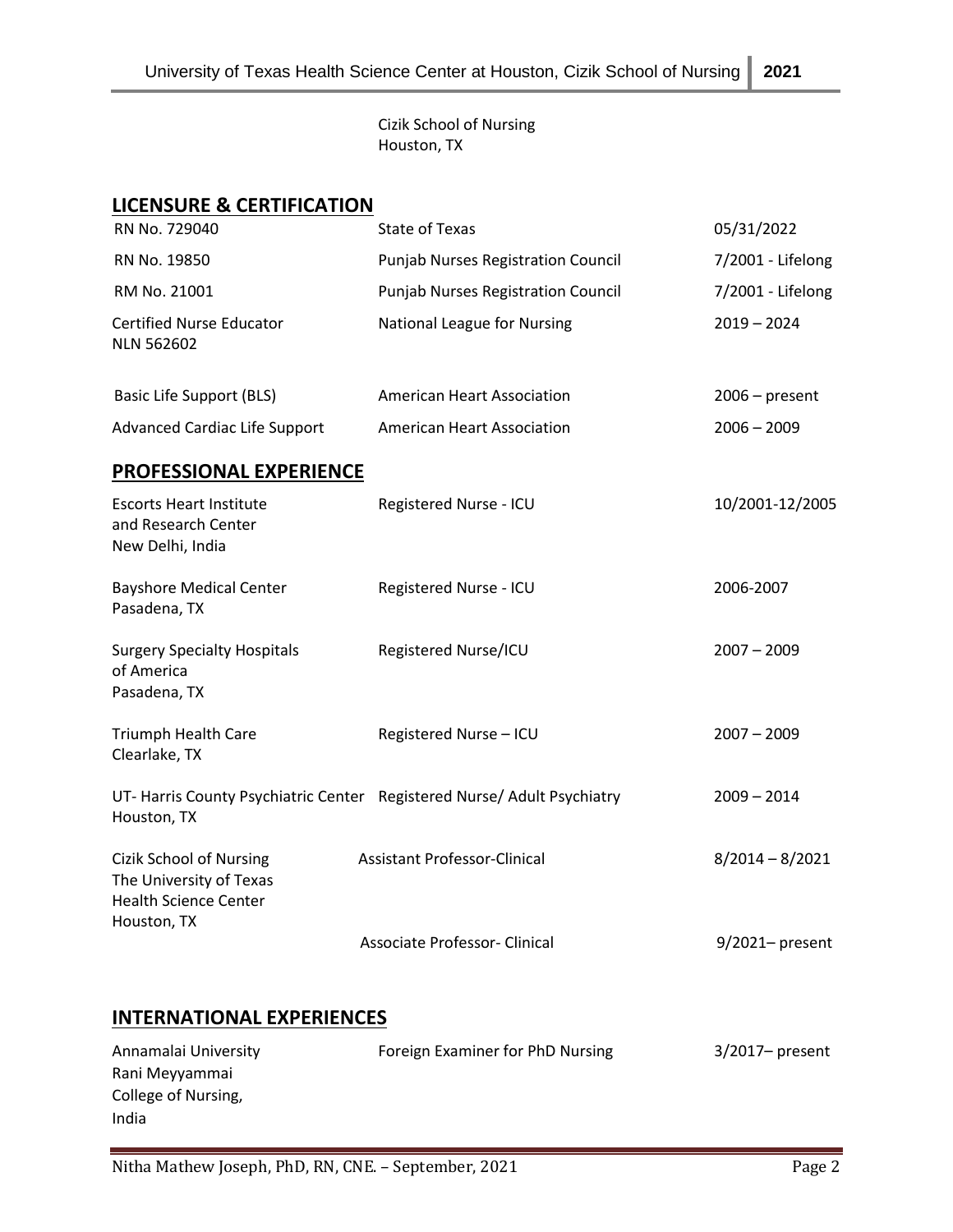### **HONORS & AWARDS**

| <b>Trained Nurses Association of India</b><br>National Scholarship Award             | <b>Trained Nurses Association of India</b>                                                 | $1998 - 2001$                  |
|--------------------------------------------------------------------------------------|--------------------------------------------------------------------------------------------|--------------------------------|
| Hakeem Abdul Hammed<br>Scholarship Award                                             | Jamia Hamdard (Hamdard University)                                                         | 1998 - 1999                    |
| Dorothy Blum Scholarship Award                                                       | University of Texas Medical Branch (UTMB)<br><b>School of Nursing</b>                      | $2011 - 2012$                  |
| Lois E. Nickerson<br><b>Endowed Scholarship</b>                                      | University of Texas Medical Branch (UTMB)<br><b>Graduate School of Biomedical Sciences</b> | $2010 - 2011$<br>$2011 - 2012$ |
| Inducted into Sigma Theta Tau<br><b>Nursing Honor Society</b><br>Alpha Delta Chapter | Sigma Theta Tau International                                                              | 2012                           |
| Hattie Mae Jackson<br>Scholarship Award                                              | University of Texas Medical Branch (UTMB)<br><b>School of Nursing</b>                      | $2013 - 2014$                  |
| The Good Samaritan<br>Scholarship Award                                              | <b>Good Samaritan Foundation</b>                                                           | $2013 - 2014$                  |
| Top scored Student Poster<br>(Nominee)                                               | Southern Nursing Research Society (SNRS)                                                   | 2013                           |
| <b>Robert Bennett Tuition</b><br>Scholarship Award                                   | University of Texas Medical Branch (UTMB)                                                  | $2013 - 2014$                  |
| Salute to Nursing Scholars Award                                                     | University of Texas Medical Branch (UTMB)<br><b>School of Nursing</b>                      | $2012 - 2013$<br>$2013 - 2014$ |
| National Jonas Nurse Leader<br>Scholar Award                                         | Jonas Center for Nursing Excellence                                                        | $2012 - 2014$                  |
| Nursing Excellence Award                                                             | <b>Indian American Nurses Association</b><br>of Greater Houston (IANAGH)                   | 2017                           |
| <b>Outstanding Nurses Award</b><br>-TNA (Nominee)                                    | Texas Nurses Association, District 9                                                       | 2017, 2018                     |
| Top 150 Houston Nurses -<br>Houston Chronicle Salute to Nurses.                      | Houston Chronicle (Newspaper)                                                              | 2018                           |
| <b>Excellence in Nursing</b><br><b>Community Award</b>                               | International Honor Society of Nursing<br>STTI Zeta Pi Chapter                             | 2018                           |
| <b>Excellence in Nursing Award</b><br><b>Bronze Medalist</b>                         | <b>Good Samaritan Foundation</b>                                                           | 2018, 2021                     |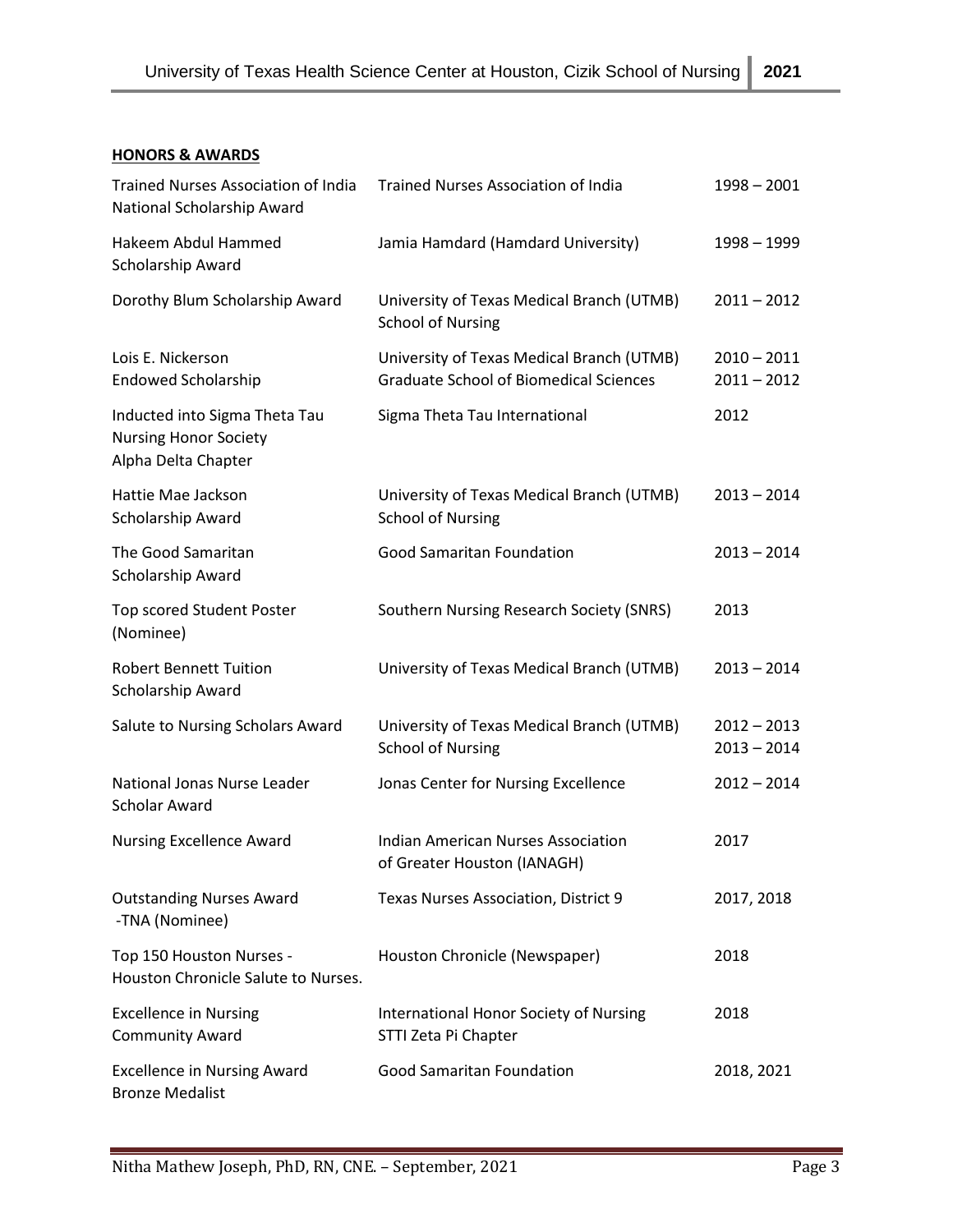| UTHealth Star Award (10-year service) UTHealth Houston      | 2020 |
|-------------------------------------------------------------|------|
| National Nursing Excellence Award (Nurse Educator Category) |      |
| Federation of Malayalee Associations of Americas (FOMAA)    | 2021 |

# **GRANTS**

### **Research Grants**

- 1. Exploring the Relationship between Physical Activity and Acculturation in U.S. Asian Indian women, Research Grant, Texas Nurses Association (TNA) District- 9 Foundation, Principal Investigator, \$1,000 (2013-2014).
- 2. Genetic Variations, Stress and Functional Outcomes after Stroke Rehabilitation, (R01NR105591), National Institutes of Health (NIH), University of Texas Health Science Center at Houston Site Co-Investigator (PI: Dr. Alison Holman at UC Irvine), Amount per site: \$83,160.00 (5/21/2019-2/21/2021).

### **GRANTS: Leadership Grants**

3. Transformational Leadership in Nursing: Aspiring Leaders Development (ALD) Program. National Association of Indian Nurses of America (NAINA), Gordon and Betty Moore Foundation, Co-Investigator, \$10,200, (2015-2016).

## **PUBLICATIONS**

### **Peer-Reviewed Publications (\* = database IF = impact factor)**

- 1. \* Reid, H., Tart, K., Tietze, M., **Mathew Joseph, N.,** & Easley, C. (2017). Texas team: Academic progression and IOM toolkit. *Nursing Education Perspectives, 38*(5), 255. doi: 10.1097/01.NEP.0000000000000210  $(IF = 0.95)$
- 2. **Mathew Joseph, N.,** Ramaswamy, P., & Wang, J. (2018). Cultural factors associated with physical activity among U.S. adults: An integrative review. *Applied Nursing Research*, *42,* 98 -110. doi: 10.1016/j.apnr.2018.06.006 1.612 (IF= 1.61)
- 3. Ramaswamy, P., **Mathew Joseph, N.,** & Wang, J. (2019). Health beliefs regarding cardiovascular disease risk and risk reduction in South Asian immigrants: An integrative review. *Journal of Transcultural Nursing, 31*(1), 76-86. doi: doi:10.1177/1043659619839114 (IF= 1.57)
- 4. \* **Mathew Joseph, N.,** Hanneman, S, K., & Bishop, S. L. (2019). Physical activity, acculturation, and immigrant status of Asian Indian women living in the United States. *Applied Nursing Research, 47,* 52-56. doi: [10.1016/j.apnr.2019.04.007](https://www.sciencedirect.com/science/article/pii/S0897189718307432?via%3Dihub) (IF= 1.61)
- 5. **\***Dias, N., **Mathew Joseph, N.,** & Michael, J. (2019). Transformational leadership in nursing: Aspiring leaders development program for Indian American nurses. *Nurse Leader, 17* (5), 432-439. doi: https://doi.org/10.1016/j.mnl.2018.12.015 (RG Journal Impact= 0.16)
- 6. **\* Mathew Joseph, N.,** Misra, R., & Wang, J. (2020). Mediating role of acculturation and lifestyle behaviors on cardiometabolic risk among a national sample of U.S. Asian Indians*. Journal of Immigrant and Minority Health*, *22*(4), 727–735. doi: 10.1007/s10903-019-00930-5 (IF= 1.79)
- 7. **\***Jiwani, R., Wang, J., Berndt, A., Ramaswamy, P., **Mathew Joseph, N**., Du, Y., Ko, J., & Espinoza, S. (2020). Changes in patient-reported outcome measures with a technology-supported behavioral lifestyle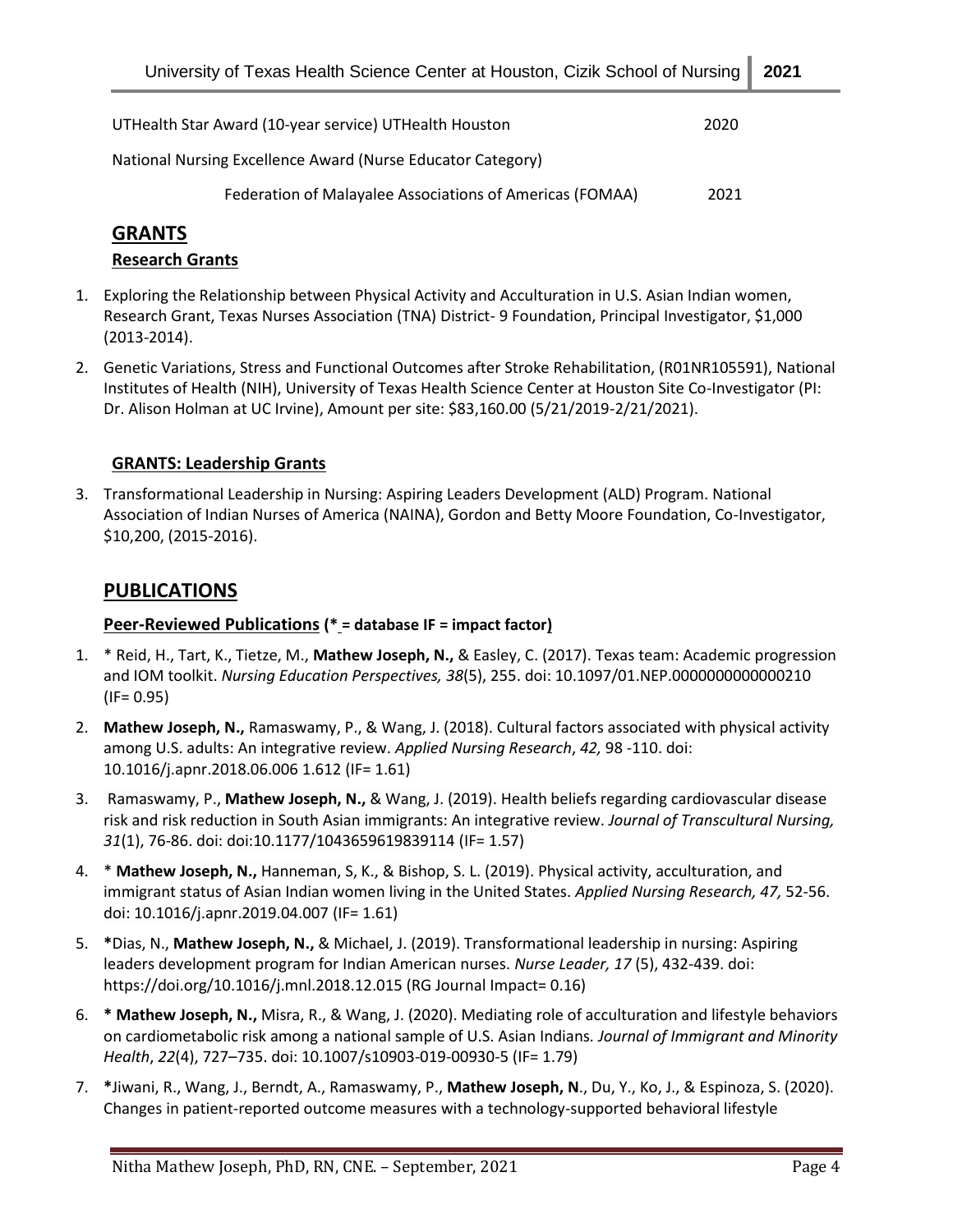intervention among patients with type 2 diabetes: Pilot randomized controlled clinical trial. Journal *of Medical Internet Research (JMIR) Diabetes, 5*(3), e19268. doi: 10.2196/19268 (*JMIR Diabetes* is a sister journal of *JMIR, JMIR* IF= 5.03)

- 8. Lewandowski, S., Strunk, F., & **Mathew Joseph, N**. (2021). An introductory online affirmation discussion for first semester RN-BSN students*. Nurse Educator*. 1/15/2021. Published online ahead of print. doi:10.1097/NNE.0000000000000975(IF= 1.45)
- 9. Su, Z., Meyer, K., Li, Y., McDonnell, D., **Mathew Joseph, N.** M., Li, X. Du, Y., Advani, S., Cheshmehzangi, A., Ahmad, J., Da Veiga, C. P., Chung, R. Y.-N., Wang, J., Du, H. (2021). Technology-based interventions for nursing home residents: a systematic review protocol. *BMJ Open*. [IF: 2.692; 5 IF: 3.42]

#### **Peer-Reviewed Abstracts**

- 1. **Mathew, N.,** Thomas, A., John, S., Verma, P., & Joseph, A. (2011). Pressure ulcer in spinal cord injury patients and contributing factors. *Abstract* P*roceedings of the Southern Nursing Research Society (SNRS) Annual Conference,* Jacksonville, FL.
- 2. **Mathew, N.** (2013). Cultural and environmental factors influencing adult exercise: an integrative review. *Abstract* P*roceedings of the Southern Nursing Research Society (SNRS) Annual Conference,* Little Rock, Arkansas.
- 3. **Mathew Joseph, N.** (2015). Physical Activity in immigrant and non-immigrant Asian Indian women in the U.S., Poster Presentation, *Asian American and Pacific Islander (AAPI) Health Summit Conference Proceedings,* Rice University's Bioscience Research Collaborative (BRC), Houston, Texas.
- 4. **Mathew Joseph, N.** (2016). Correlation between acculturation and physical activity in Asian Indian women living in the U.S. *Abstract Proceedings of the Southern Nursing Research Society (SNRS) Annual Conference,* Williamsburg, Virginia.
- 5. **Mathew Joseph, N**. (2015). The Role of acculturation in shaping the health of Asian Indian women: The relationship between acculturation and physical activity, *Proceedings of the National Institute of Nursing Research's (NINR) 30th Anniversary Scientific Symposium,* Bethesda, MD.
- 6. **Mathew Joseph, N.,** Hanneman, S.K. & Bishop, S. L. (2017). Physical activity in U. S. Asian-Indian women: Comparison of acculturation level and immigrant status. *Proceedings of the Sigma Theta Tau International 28th International Nursing Research Congress*, Dublin, Ireland.
- 7. **Mathew Joseph, N.,** Misra, R., Wang, J., Cron. S. & Ramaswamy, P. (2018). Mediating role of acculturation and lifestyle behaviors on cardiometabolic risks among Asian Indians in the United States, *Diabetes, 67*(Supplement 1), 247-OR. doi:10.2337/db18-247-OR
- 8. **Mathew Joseph, N**., Dias, N., & Michael, J. (2019). Developing Indian American nurse leaders through a transformational leadership training program. *Proceedings of the Sigma Theta Tau International 45thBiennial Convention*, Washington, DC, USA.
- 9. **Mathew Joseph, N.,** George, L. S. & Varghese, R. (2020). Prevalence of depression among patients with cardiovascular diseases in South Asia: A Systematic Review. *Proceedings of the Sigma Theta Tau International's 31st Virtual International Nursing Research Congress*. Abu Dhabi, UAE.
- 10. **Mathew Joseph, N**., Jiwani, R., Wang, J., Berndt, A., & Espinoza, S. (2021). Evaluating the Changes in Patient-Reported Outcomes in Patients with Type 2 Diabetes: A Secondary Data Analysis of a Feasibility Study. *Proceedings of the Sigma Theta Tau International's 32nd Virtual International Nursing Research Congress*. Singapore.

#### **Other Publications (Non-Peer Reviewed)**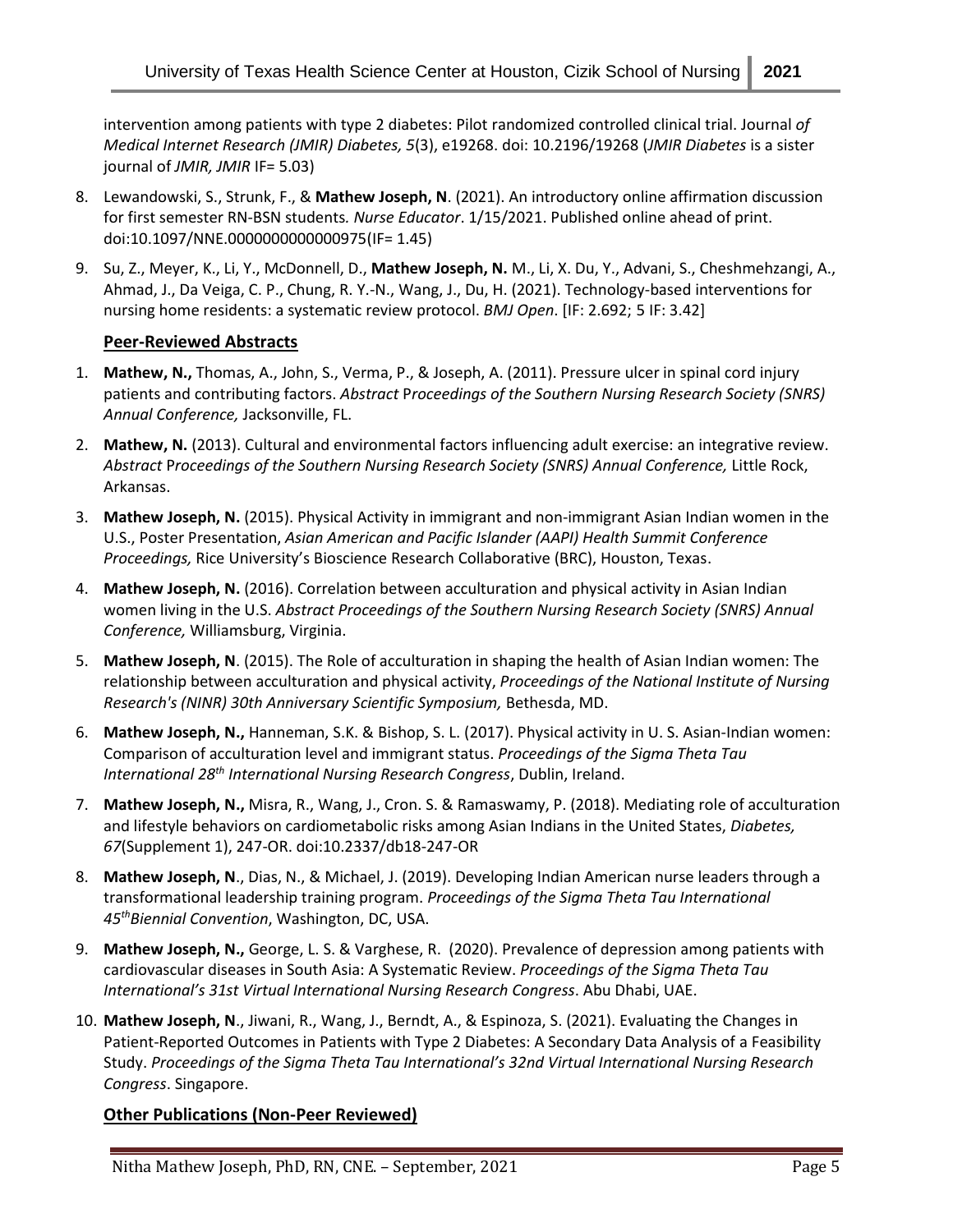- 1. **Mathew, N.** (2014). Exploring the relationship between physical activity and acculturation in U. S. Asian Indian women. PhD Dissertation. University of Texas Medical Branch Galveston, Texas, United States. Retrieved from http://hdl.handle.net/2152.3/692
- 2. **Mathew Joseph, N**., & Bishop, S. L. (2014). Self-reported physical activity, sedentary behavior and body mass index among U.S. Asian Indian women. *Journal of Medical Research and Practice*, *3*(3), 63-70.

### **Media and Other Creative Projects**

- 1. American Diabetes Association. (2018, June 25). *Type 2 diabetes risk in Asian Indian Immigrants in U.S. impacted by adopted lifestyle habits*. [Press release]. Retrieved from https://www.prnewswire.com/news-releases/type-2-diabetes-risk-in-asian-indian-immigrants-in-usimpacted-by-adopted-lifestyle-habits-300671260.html
- 2. Delaughter, G. (2018, June 25). Study looks at why Asian Indian immigrants are at high risk for diabetes. *Health and Science*. Retrieved from https://www.houstonpublicmedia.org/articles/news/healthscience/2018/06/25/292736/study-looks-at-why-asian-indian-immigrants-are-at-high-risk-for-diabetes/
- 3. Delaughter, G. (Transportation Reporter & News Anchor). (2018, June 25). *NPR radio* on-air interview in FM 88.7. Study looks at why Asian Indian immigrants are at high risk for diabetes. Houston, Texas. Retrieved from https://www.houstonpublicmedia.org/articles/news/healthscience/2018/06/25/292736/study-looks-at-why-asian-indian-immigrants-are-at-high-risk-for-diabetes/
- 4. Bates, D. R. (2018, June 25). Diabetes study by Mathew Joseph highlighted at ADA scientific sessions *UTHealth School of Nursing News.* Retrieved from https://nursing.uth.edu/news/detail.htm?id=5562ac1e-1ca1-4e5e-97c7-dfd9049e113d
- 5. Busko, M. (2018, July 13). Asian Indians up diabetes risk by adopting poor lifestyle. *Medscape Medical News.* Retrieved from https://www.medscape.com/viewarticle/899303.
- 6. Lifestyle. (2018, July 13). Asian Indians up diabetes risk by adopting poor lifestyle. Retrieved from http://gettoinfo.com/lifestyle/asian-indians-up-diabetes-risk-by-adopting-poor-lifestyle/
- 7. UTHealth Houston. (2018, July 16). Diabetes study of Asian Indians by UTHealth nurse researcher highlighted in ADA Scientific Sessions. *Texas Medical Center (TMC) News.* Retrieved from http://www.tmc.edu/news/2018/07/diabetes-study-of-asian-indians-by-uthealth-nurse-researcherhighlighted-in-ada-scientific-sessions/
- 8. Voice of Asia. (2018, July 26). UTHEALTH'S Dr. Nitha Mathew Joseph presents a report on health issues experienced by Indians moving to the US. Retrieved from http://voiceofasia.news/uthealths-dr-nithamathew-joseph-presents-a-report-on-health-issues-experienced-by-indians-moving-to-the-us/
- 9. India Herald. (2018, August 8). Study: Indian immigrants in the U.S. are at high risk for diabetes, heart disease. Retrieved from [http://india-herald.com/study-indian-immigrants-in-the-us-are-at-high-risk-for](http://india-herald.com/study-indian-immigrants-in-the-us-are-at-high-risk-for-diabetes-heart-d-p6536-1.htm)[diabetes-heart-d-p6536-1.htm](http://india-herald.com/study-indian-immigrants-in-the-us-are-at-high-risk-for-diabetes-heart-d-p6536-1.htm)
- 10. Nurse Educator. (2021, February 24). Tips for teaching: Using affirmations for nursing students. Podcast can be found at https://podcasts.apple.com/us/podcast/nurse-educator-tips-forteaching/id1467432231?i=1000510489963

## **PRESENTATIONS**

### **International**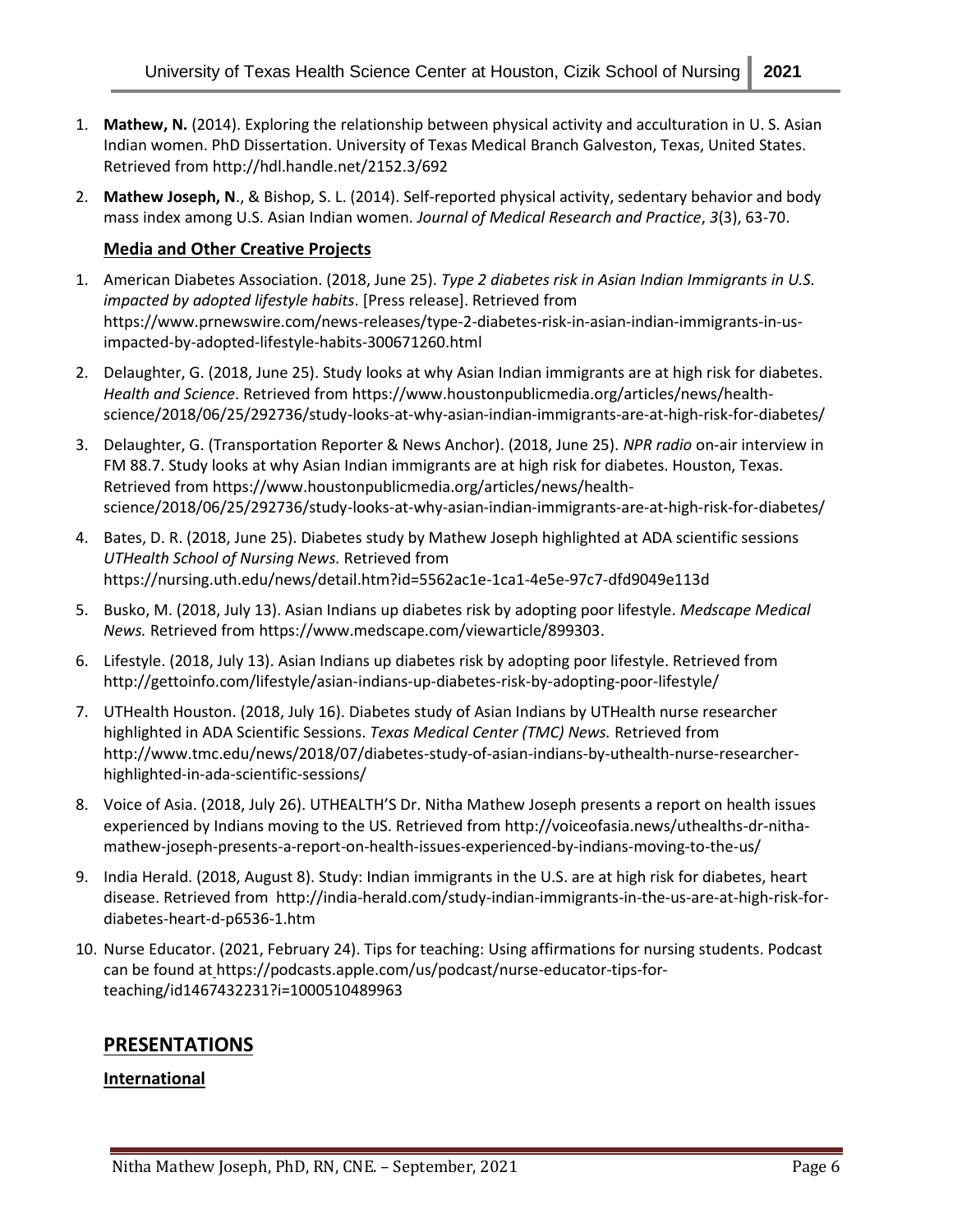- 1. **Mathew Joseph, N**. (2015, July). The role of acculturation in shaping the health of Asian Indian women: The relationship between acculturation and physical activity. Podium Presentation accepted for presentation at the Sigma Theta Tau International's 26th International Nursing Research Congress in San Juan, Puerto Rico.
- 2. **Mathew Joseph, N**., Hanneman, S.K., & Bishop, S. L. (2017, July). Physical Activity in U.S. Asian Indian women: Comparison of acculturation level and immigrant status. Podium presentation at the Sigma Theta Tau International's 28th International Nursing Research Congress, Dublin, Ireland.
- 3. **Mathew Joseph, N.,** Misra, R., Wang, J., Cron, S., & Ramaswamy, P. (2018, June). Mediating role of acculturation and lifestyle behaviors on cardiometabolic risks among Asian Indians in the United States. Podium presentation at the American Diabetes Association's 78th Scientific Sessions, Orlando, FL.
- 4. **Mathew Joseph, N.,** George, L. S. & Varghese, R. (2020, July). Prevalence of depression among patients with cardiovascular diseases in South Asia: A systematic review. Podium virtual presentation at the Sigma Theta Tau International's 31st Virtual International Nursing Research Congress. Abu Dhabi, UAE.
- 5. **Mathew Joseph.** (2020, December). Writing Proposals to generate evidence. International Live Webinar: Transforming Global Nursing Perspectives through innovation and Research. School of Nursing Science and Research, Sharda University, New Delhi, India (**Invited speaker)**
- 6. **Mathew Joseph.** (2021, June). Nursing Career Opportunities in the United States of America. International Live Webinar: Nursing Job Opportunities Abroad". School of Nursing Science and Research, Sharda University, New Delhi, India (**Invited speaker)**
- 7. **Mathew Joseph, N**., Jiwani, R., Wang, J., Berndt, A., & Espinoza, S. (2021). Evaluating the Changes in Patient-Reported Outcomes in Patients with Type 2 Diabetes: A Secondary Data Analysis of a Feasibility Study. Podium virtual presentation at the Sigma Theta Tau International's 31st Virtual International Nursing Research Congress. Singapore.

### **National**

- 1. **Mathew, N.** (2013, October). Jonas scholar's leadership project: IOM recommendation: Double the number of nurses with a doctorate by 2020 and the related activities of the state of Texas, Podium presentation at the Jonas Scholars Leadership Conference, and Washington, DC.
- 2. **Mathew Joseph, N**. (2015, October). The role of acculturation in shaping the health of Asian Indian women: The relationship between acculturation and physical activity. Poster presentation at the National Institute of Nursing Research's (NINR) 30th Anniversary Scientific Symposium, National Institutes of Health, Bethesda, MD.
- 3. **Mathew Joseph, N.,** Reid, H., Tart, K., Tietze, M., & Easley, C. (2017, September). Development of a webbased toolkit to implement the IOM Future of Nursing recommendations. Poster presentation at the National Association of Indian Nurses of America (NAINA)'s National Leadership conference, Atlanta, Georgia.
- 4. **Mathew Joseph, N.,** Ramaswamy, P., & Wang, J. (2017, December). Cultural factors influencing adult exercise. Poster presentation at the APN Clinical Excellence Conference, National Association of Indian Nurses of America (NAINA), Houston, Texas.
- 5. Ramaswamy, P., **Mathew Joseph, N.,** & Wang, J. (2017, December). Health beliefs regarding cardiovascular disease risk and risk reduction in south Asian immigrants: an integrative review. Poster presentation at the APN Clinical Excellence Conference, National Association of Indian Nurses of America (NAINA), Houston, Texas.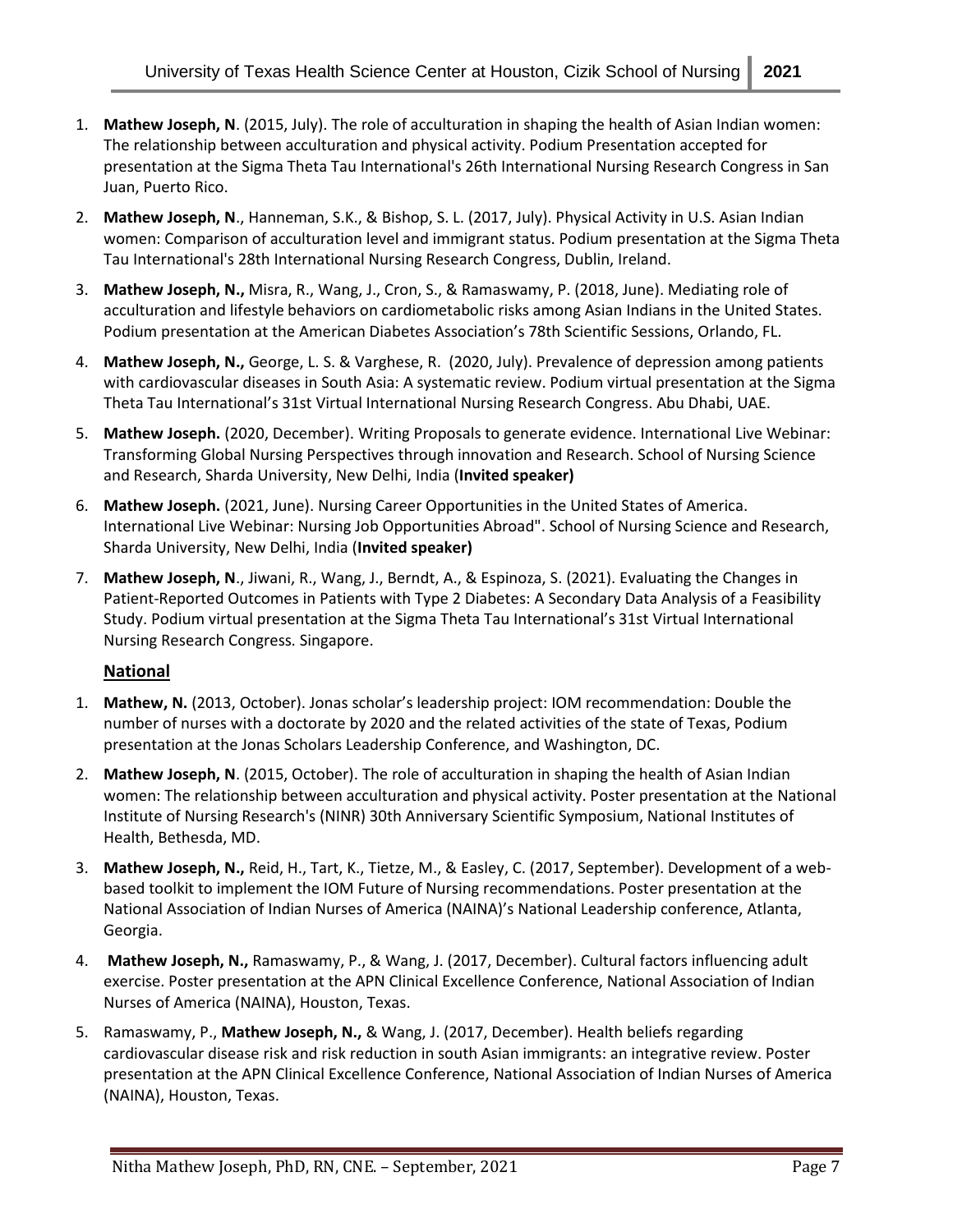- 6. **Mathew Joseph, N.** (2018, November). Media press release research dissemination. Bon Secours Memorial College of Nursing, Bachelors of Nursing Students, 4122- Nursing Research. Bon Secours Richmond Health System, Richmond, VA. Speaker, **Invited**
- 7. **Mathew Joseph, N.,** Dias, N., & Michael, J. (2019, November). Developing Indian American nurse leaders through a transformational leadership training program. Podium presentation at the 45th Sigma Teta Tau International Honor Society of Nursing, Biennial Convention, Washington, DC, USA.

### **Regional/State**

- 1. **Mathew, N.,** Thomas, A., John, S., Verma, P., & Joseph, A. (2011, February). Pressure ulcer in spinal cord injury patients and contributing factors. Poster presentation at the Southern Nursing Research Society (SNRS) Annual Conference, Jacksonville, FL.
- 2. **Mathew, N.** (2013, March). Cultural and environmental factors influencing adult exercise: An integrative review. Poster presentation at the Southern Nursing Research Society (SNRS) Annual Conference, Little Rock. Arkansas.
- 3. **Mathew Joseph, N.** (2016, February). Correlation between acculturation and physical activity in Asian Indian women living in the U.S. Poster presentation at the Southern Nursing Research Society (SNRS) Annual Conference, Williamsburg, Virginia.

#### **Local**

- 1. **Mathew Joseph, N.** (2014, June). Self-reported physical activity, sedentary behavior and body mass index among US Asian Indian women. Poster presentation at the Sigma Theta Tau International, Alpha Delta Chapter, Annual Research Symposium & Showcase: Advancing Clinical Practice, UTMB School of Nursing, Galveston, Texas.
- 2. **Mathew Joseph, N**. (2015, March). Physical Activity and acculturation among Asian Indian women. Podium presentation at the annual research day, School of Nursing, The University of Texas Health Science Center, Houston, Texas.
- 3. **Mathew Joseph, N.** (2015, November). Physical Activity in immigrant and non-immigrant Asian Indian women in the U.S. Poster presentation at the American Pacific Islander (AAPI) Health Summit, Rice University's Bioscience Research Collaborative (BRC), Houston, Texas.
- 4. **Mathew Joseph, N.** (2019, May). Health assessment: Nutritional assessment of adults Summer Health Professions Education Program, University of Texas Health Science Center at Houston (UTHealth), School of Dentistry. Houston, Texas. Speaker. **Invited.**
- 5. **Mathew Joseph, N.,** Varghese, S., & Mathews, N**.** (2020, October). Writing Research Grant Proposals. Panel Discussion at the Indian Nurses Association of Greater Houston, APN Week Celebration & Educational Week 2020. Live video conference and webinar, Houston, Texas.
- 6. **Mathew Joseph, N.** (2021, April). Acculturation and Its Influence on the Prevalence of Cardiometabolic Diseases among Asian Indians in the U.S. School of Dentistry and School of Nursing virtual workshop for research collaboration. The University of Texas Health Science Center, Houston, Texas.
- 7. **Mathew Joseph, N.** (2021, June). Health assessment: Nutritional assessment as a screening for health assessment. Summer Health Professions Education Program, University of Texas Health Science Center at Houston (UTHealth), School of Dentistry. Houston, Texas. Speaker. **Invited.**

# **PROFESSIONAL SERVICE: Editorial Board /Review Panels**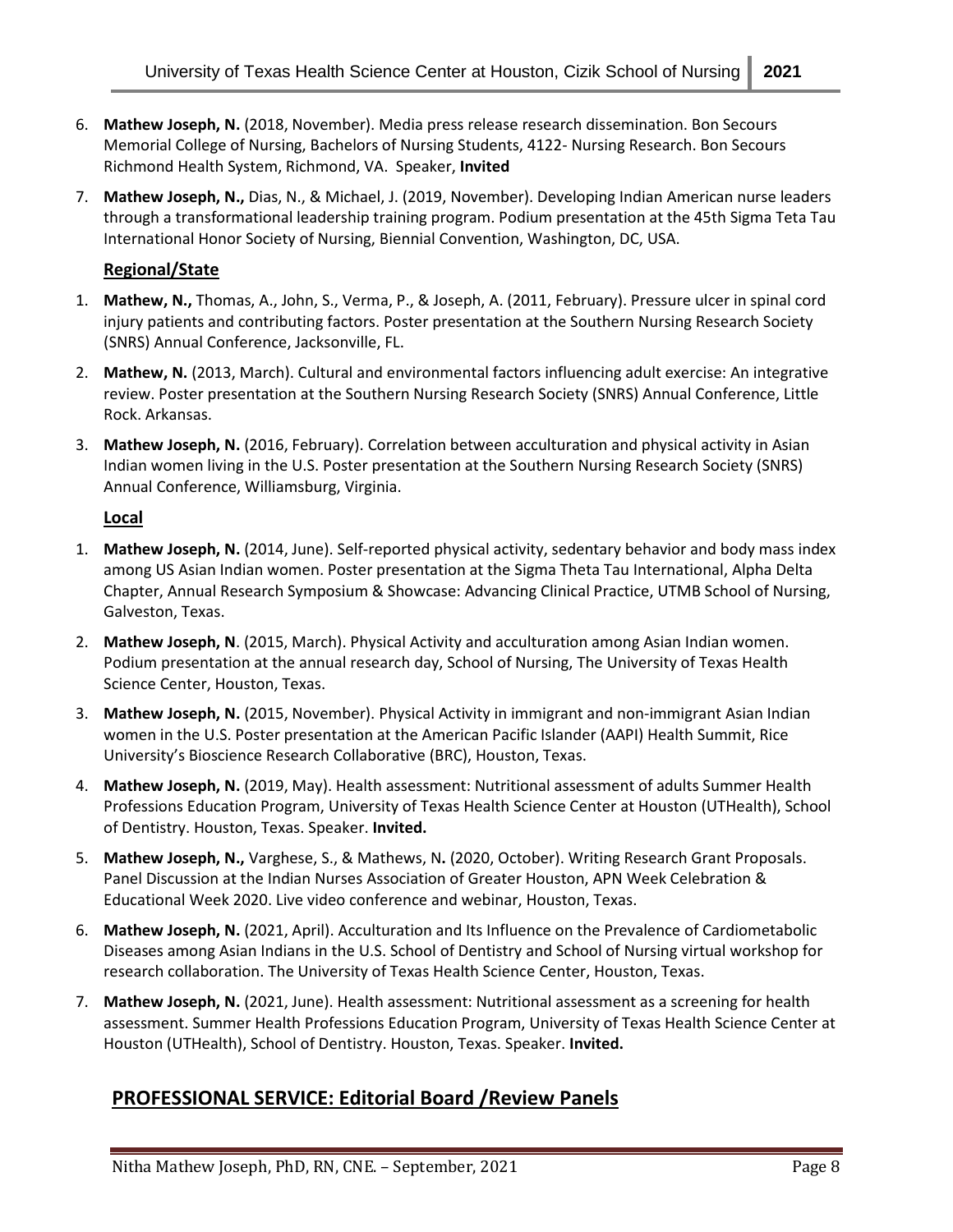#### **Journal Manuscript Reviewer**

| <b>BMJ Open</b>                                                | 2019, 2020, 2021 |
|----------------------------------------------------------------|------------------|
| <b>Preventive Medicine Reports</b>                             | 2019             |
| <b>JMIR Aging (Journal of Medical Internet Research)</b>       | 2019             |
| <b>Preventing Chronic Disease</b>                              | 2019, 2021       |
| <b>Clinical Interventions in Aging</b>                         | 2019             |
| <b>Western Journal of Nursing Research</b>                     | 2019, 2021       |
| Family & Community Health (FCH)                                | 2020             |
| <b>BMC Medical Education</b>                                   | 2021             |
| <b>Review Panels</b>                                           |                  |
| Committee on the Status of Women                               |                  |
| Member Distinguished Professional Woman Award Panel            | $2015 - 2016$    |
| National Association of Indian Nurses of America (NAINA)       |                  |
| <b>Abstract Reviewer</b>                                       | $2014 - 2019$    |
| <b>Research Grant Reviewer</b>                                 | 2014 - 2019      |
| Southern Nursing Research Society (SNRS)                       |                  |
| <b>Abstract Reviewer</b>                                       | 2015, 2016       |
| Texas Nurses Association (TNA) District 9                      |                  |
| Research Grant Reviewer                                        | $2015 - 2018$    |
| <b>Scholarship Application Reviewer</b>                        | $2015 - 2018$    |
| UTHealth 2021 Advances in Teaching and Learning Day Conference |                  |
| Abstract/Poster Reviewer                                       | 2021             |

# **PROFESSIONAL SERVICE – Professional Organizations**

**Texas Team Action Coalition: Advancing Health through Nursing –Initiative on the Future of Nursing (cosponsored by the Texas Nurses Association and Blue Cross Blue Shield of Texas)**

| <b>Advancing Nursing Education Committee</b>                     | Member | $2012$ – present |
|------------------------------------------------------------------|--------|------------------|
| Future of Nursing Recommendations Faculty Study:                 | Member | 2012             |
| Survey Instrument Content Expert Panel                           |        |                  |
| IOM Future of Nursing Recommendations:                           |        |                  |
| Web Based Toolkit Development Committee                          | Member | $2013 - 2018$    |
| Nursing Faculty Shortage Project Committee                       | Member | $2019 - 2020$    |
| Transition to Academia Toolkit Committee                         | Member | $2020$ – present |
| EHR for Nursing Students in Clinical & Simulation Study:         | Member | 2020             |
| Survey Instrument Content Expert Panel                           |        |                  |
| Texas Team Action Coalition: Gulf Coast Regional Leadership Team |        |                  |
| <b>Steering Committee Member</b>                                 |        | $2012 - 2018$    |
| Recruitment of IANAGH as Coalition Member                        |        | 2012             |
| <b>National Association of Indian Nurses of America (NAINA)</b>  |        |                  |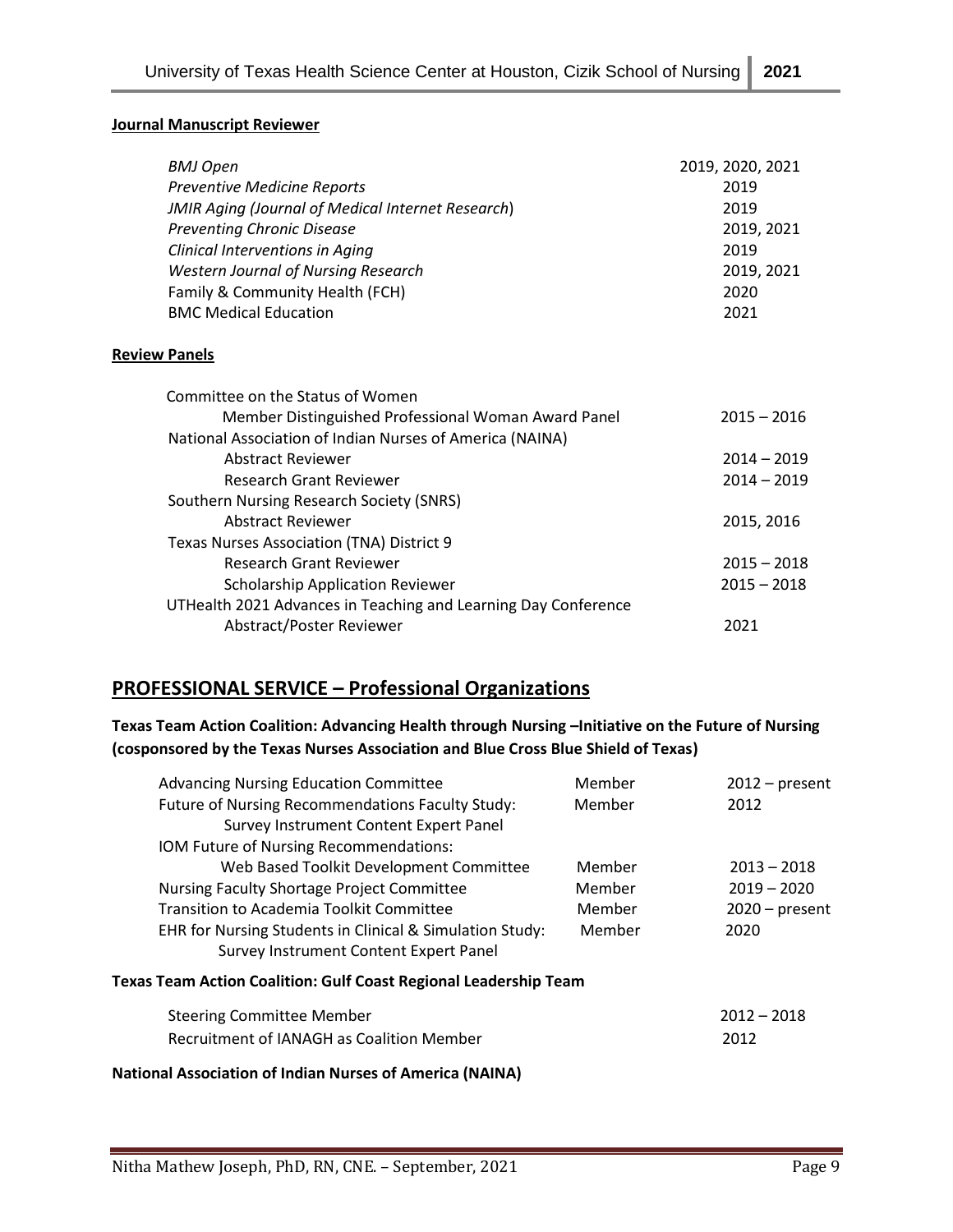| <b>Education Committee</b><br><b>Research and Grant Committee</b><br><b>Research and Grant Committee</b><br><b>Governing Board</b><br>APN Conference Houston Planning Committee<br>National Biennial Conference Education Committee<br><b>Research and Grant Committee</b> | Member<br>Co-Chairperson<br>Chairperson<br>Member (elected)<br>Member<br>Member<br>Member | $2013 - 2014$<br>$2015 - 2016$<br>$2017 - 2018$<br>$2017 - 2018$<br>2017<br>2018<br>2019 |
|----------------------------------------------------------------------------------------------------------------------------------------------------------------------------------------------------------------------------------------------------------------------------|-------------------------------------------------------------------------------------------|------------------------------------------------------------------------------------------|
| <b>Indian American Nurses Association of Greater Houston (IANAGH)</b>                                                                                                                                                                                                      |                                                                                           |                                                                                          |
| <b>Education Committee</b><br><b>Education Conference Planning Committee</b><br>Governing Board<br><b>Research and Grant Committee</b>                                                                                                                                     | Co-Chairperson<br>Co-Chairperson<br>Member (elected)<br>Chairperson                       | $2013 - 2014$<br>2013<br>$2015 - present$<br>$2015 - 2016$<br>$2019 - 2020$              |
| <b>Education Committee</b><br><b>Education Seminar</b><br>Silver Jubilee Celebration Committee                                                                                                                                                                             | Co-Chairperson<br>Chairperson<br>Chairperson<br>Member                                    | $2021 - present$<br>$2017 - 2018$<br>2017<br>2019                                        |
| Sigma Theta Tau International                                                                                                                                                                                                                                              |                                                                                           |                                                                                          |
| Zeta Pi Chapter Governing Board (elected)                                                                                                                                                                                                                                  | Member                                                                                    | $2018 - 2020,$<br>2021-present                                                           |
| Zeta Pi Chapter Leadership Succession Committee<br>Zeta Pi Chapter Governance Committee<br>Sigma's VIRTUAL 31 <sup>st</sup> & 32 <sup>nd</sup> International<br><b>Nursing Research Conference</b>                                                                         | Member<br>Chair<br>Moderator                                                              | $2018 - 2020$<br>2021-present<br>2020, 2021                                              |
| <b>American Nurses Association (ANA)</b>                                                                                                                                                                                                                                   |                                                                                           |                                                                                          |
| ANA Mentorship Program Class of 2019-2020                                                                                                                                                                                                                                  | Mentor                                                                                    | $2019 - 2020$                                                                            |
|                                                                                                                                                                                                                                                                            |                                                                                           | 2021-present                                                                             |
| <b>PROFESSIONAL MEMBERSHIPS</b>                                                                                                                                                                                                                                            |                                                                                           |                                                                                          |
| <b>Student Nurses Association of India (SNA)</b>                                                                                                                                                                                                                           |                                                                                           | $1997 - 2001$                                                                            |
| Trained Nurses Association of India (TNAI)                                                                                                                                                                                                                                 |                                                                                           | $2001$ – present                                                                         |
| <b>Graduate Nursing Student Academy (GNSA)</b><br>American Association of Colleges of Nursing                                                                                                                                                                              |                                                                                           | $2012 - 2014$                                                                            |
| Southern Nursing Research Society (SNRS)                                                                                                                                                                                                                                   |                                                                                           | $2011$ – present                                                                         |
| Texas Team Gulf Coast Regional Leadership Team (Regional)                                                                                                                                                                                                                  |                                                                                           | $2012$ – present                                                                         |
| Texas Team Advancing Nursing Education Team (State level)                                                                                                                                                                                                                  |                                                                                           | $2012$ – present                                                                         |
| Indian American Nurses Association of Greater Houston (IANAGH)                                                                                                                                                                                                             |                                                                                           | $2012$ – present                                                                         |
| National Association of Indian Nurses of America (NAINA)                                                                                                                                                                                                                   |                                                                                           | $2012$ – present                                                                         |

Nitha Mathew Joseph, PhD, RN, CNE. - September, 2021 Page 10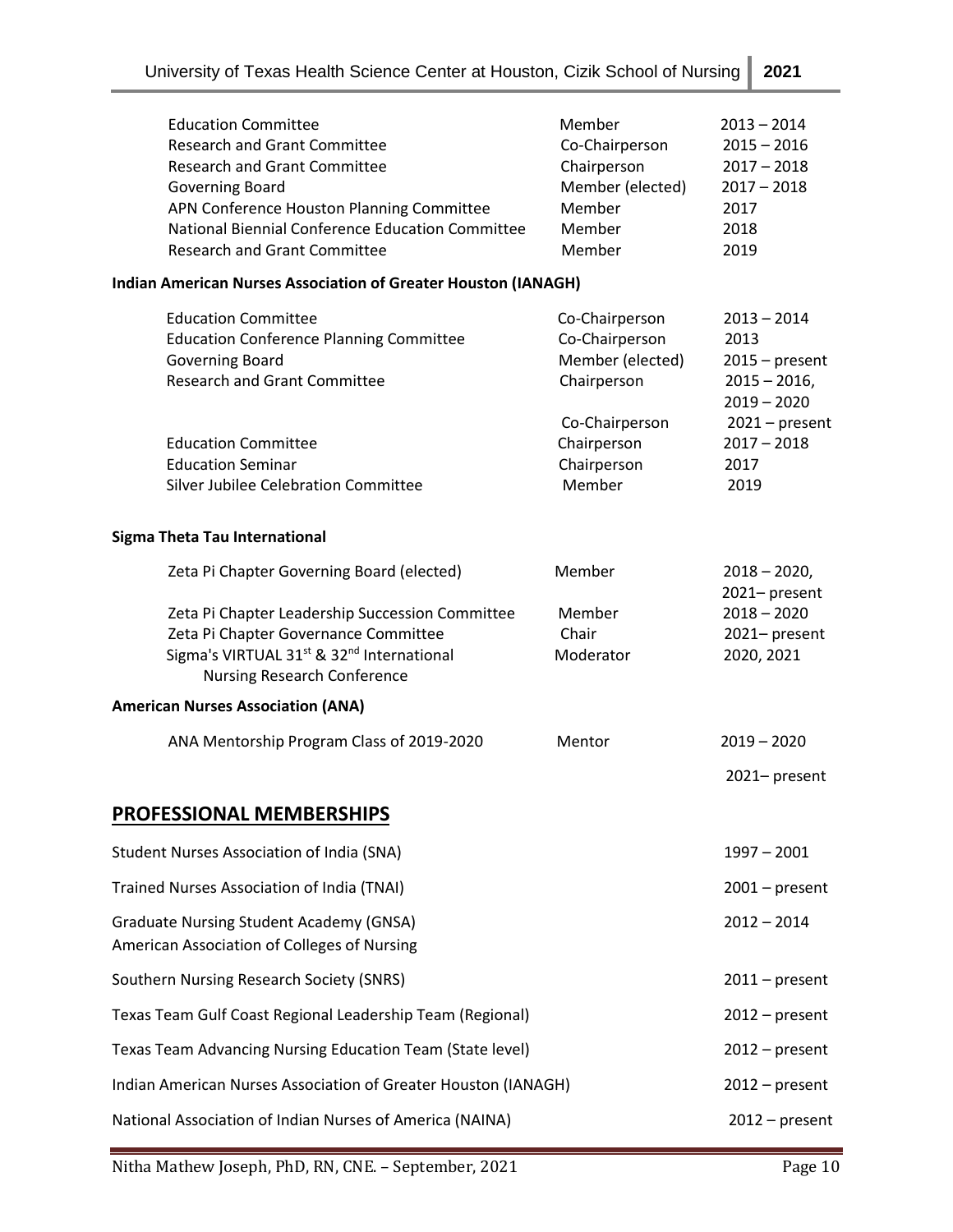| Jonas Center of Nursing Excellence (Jonas Scholar Alumni)                      | $2012$ – present       |
|--------------------------------------------------------------------------------|------------------------|
| American Nurses Association (ANA)                                              | $2013, 2019$ – present |
| Texas Nurses Association (TNA)                                                 | $2013, 2019$ – present |
| Texas Nurses Association (TNA) District 9 (Regional)                           | $2013, 2019$ – present |
| Sigma Theta Tau International Honor Society of Nursing,<br>Alpha Delta Chapter | $2013 - 2014$          |
| Sigma Theta Tau International Honor Society of Nursing,<br>Zeta Pi Chapter     | $2014$ – present       |
| National League of Nursing (NLN)                                               | $2019$ – present       |

# **PROFESSIONAL SERVICE: Institutional Service**

### **The University of Texas Health Science Center at Houston**

| Committee on the Status of Women                                        | Member              | $2015 - 2017$    |
|-------------------------------------------------------------------------|---------------------|------------------|
| <b>Award Committee</b>                                                  | Member              | $2015 - 2016$    |
| <b>Telehealth Education and Practice Committee</b>                      | Member              | 2018-2019        |
| Summer Health Professions Education Program                             | Faculty             | 2019             |
| UTHealth Geriatric Interprofessional Education (IPE) simulation Faculty |                     | 2021             |
| <b>Cizik School of Nursing at UTHealth</b>                              |                     |                  |
| Baccalaureate Degree Council (BC)                                       | Member              | $2014$ – present |
| Quality and Safety Education for Nurses Committee                       | Member              | $2014 - 2015$    |
| School of Nursing Curriculum Committee                                  | Member              | $2016 - 2018$    |
| <b>RN-BSN Task Force</b>                                                | Member              | $2018 - 2020$    |
| <b>BSN Admission Committee</b>                                          | Member              | $2020 - present$ |
| Admissions, Progression,                                                | Member              | $2020$ – present |
| <b>Graduation (APG) Committee</b>                                       |                     |                  |
| Undergraduate Honors Program                                            | Member              | $2020$ – present |
| <b>Expansion Project</b><br><b>Faculty Assembly</b>                     |                     |                  |
| <b>Bylaws Committee</b>                                                 | Member              | 2016-2017,       |
|                                                                         |                     | $2018 - present$ |
|                                                                         | Secretary (elected) | $2020 - present$ |
|                                                                         |                     |                  |
| <b>Faculty Life Council</b>                                             | Member (elected)    | $2016 - 2018$    |
| <b>Student Course Evaluation Survey Committee</b>                       | Member              | $2016 - 2019$    |
| <b>Faculty Policy Review Committee</b>                                  | Member              | $2016 - 2018$    |
| <b>Faculty Development Committee</b>                                    | Member              | $2020$ – present |
| Undergraduate Honors Program                                            | Mentor              | 2016, 2017       |
| <b>Faculty Mentor</b>                                                   |                     |                  |
| Doncy Joji Eapen PhD, APRN, FNP-BC                                      | Mentor              | $2018 - present$ |
|                                                                         |                     |                  |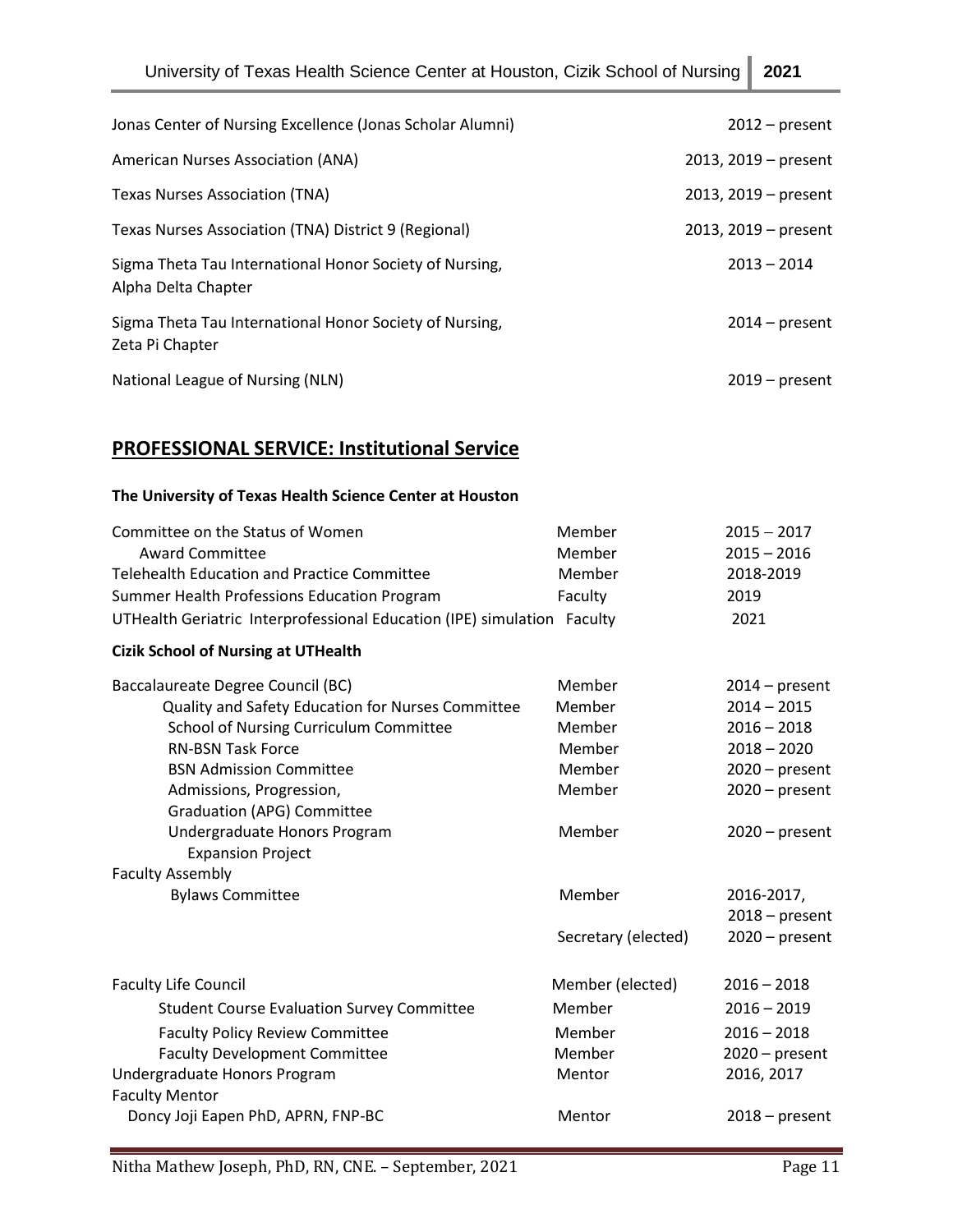| (Scholarship, Service & Teaching)                                                        |                       |                                      |
|------------------------------------------------------------------------------------------|-----------------------|--------------------------------------|
| Recruitment Team for Health Assessment Student Tutors<br><b>Faculty Search Committee</b> | Member<br>Chairperson | $2018$ – present<br>$2020$ – present |
| <b>CSON Simulation Committee</b>                                                         | Member                | $2020$ – present                     |
| Diversity Equity and Inclusion (DEI) Committee                                           | Member                | 2021-present                         |
| <b>Bylaws Development Task Force</b>                                                     | Member                | 2021-present                         |
| <b>CSON Strategic Communications Task Force</b>                                          | Member                | 2021-Present                         |

# **COMMUNITY SERVICE**

| Escorts Heart Institute and Research Center, India                                     |                           |               |
|----------------------------------------------------------------------------------------|---------------------------|---------------|
| <b>Heart Health Camp</b>                                                               | Volunteer                 | 2004          |
| St. Mary's Syro Malabar Catholic Church, Pearland, TX                                  |                           |               |
| <b>Sunday School</b>                                                                   | Teacher                   | $2012 - 2016$ |
| <b>Church Building Fundraising</b>                                                     | Volunteer                 | 2014, 2015    |
| <b>Inter Parish Talent Fest</b>                                                        | Volunteer                 | 2017          |
| Onsite Registration & Welcome Committee                                                | Member                    | 2017          |
| Star of Hope Shelter                                                                   |                           |               |
| Christmas Toy Drive and Meal Program                                                   | Volunteer                 | 2014, 2015,   |
|                                                                                        |                           | 2017, 2018    |
| Mary Marek Elementary School, Pearland, TX                                             |                           |               |
| <b>Reading Day</b>                                                                     | Volunteer                 | 2013          |
| Wilder Elementary School, Pearland, TX                                                 |                           |               |
| <b>School Year Book Committee</b>                                                      | Member                    | 2014          |
| <b>Cultural Festival Day</b>                                                           | Volunteer                 | 2014, 2015    |
| Career Day                                                                             | Speaker                   | 2018          |
| American Heart Association Heart Walk                                                  | Volunteer                 | $2014 - 2016$ |
| Indian American Nurses Association of Greater Houston                                  |                           |               |
| Health Camp for Bhutanese Refugees                                                     | Volunteer                 | 2014          |
| Health Camp at Knanaya Catholic Society                                                | Volunteer                 | 2015          |
| <b>Fundraising for Haiti Medical Mission</b>                                           | Volunteer                 | 2018          |
| Hurricane Harvey Disaster Assistance                                                   | Volunteer                 | 2018          |
| Life & Soul Health Fair, Pearland, TX                                                  | Volunteer                 | 2019          |
| COVID-19 Community Outreach Program-                                                   | Volunteer                 | 2020          |
| <b>Stafford MSD and Fort Bend County</b>                                               |                           |               |
| Cloth drive Haiti Mission-United light of Hope                                         | Volunteer                 | 2021          |
| Houston Voice of Asia Health Expo by Healthline                                        | <b>Teaching Volunteer</b> | 2017          |
| Health education for lay groups                                                        |                           |               |
| Hurricane Harvey Disaster Assistance                                                   | <b>Faculty Volunteer</b>  | 2017          |
| George R Brown Convention Center                                                       |                           |               |
| <b>Nurse-Led Virtual Healing Circles</b>                                               | Member                    | 2020          |
| UTHealth COVID-19 vaccine distribution at Cooley Center                                | Volunteer                 | 2021          |
| <b>Courses Taught: Cizik School of Nursing, The University of Texas Health Science</b> |                           |               |
| <b>Center, Houston, TX</b>                                                             |                           |               |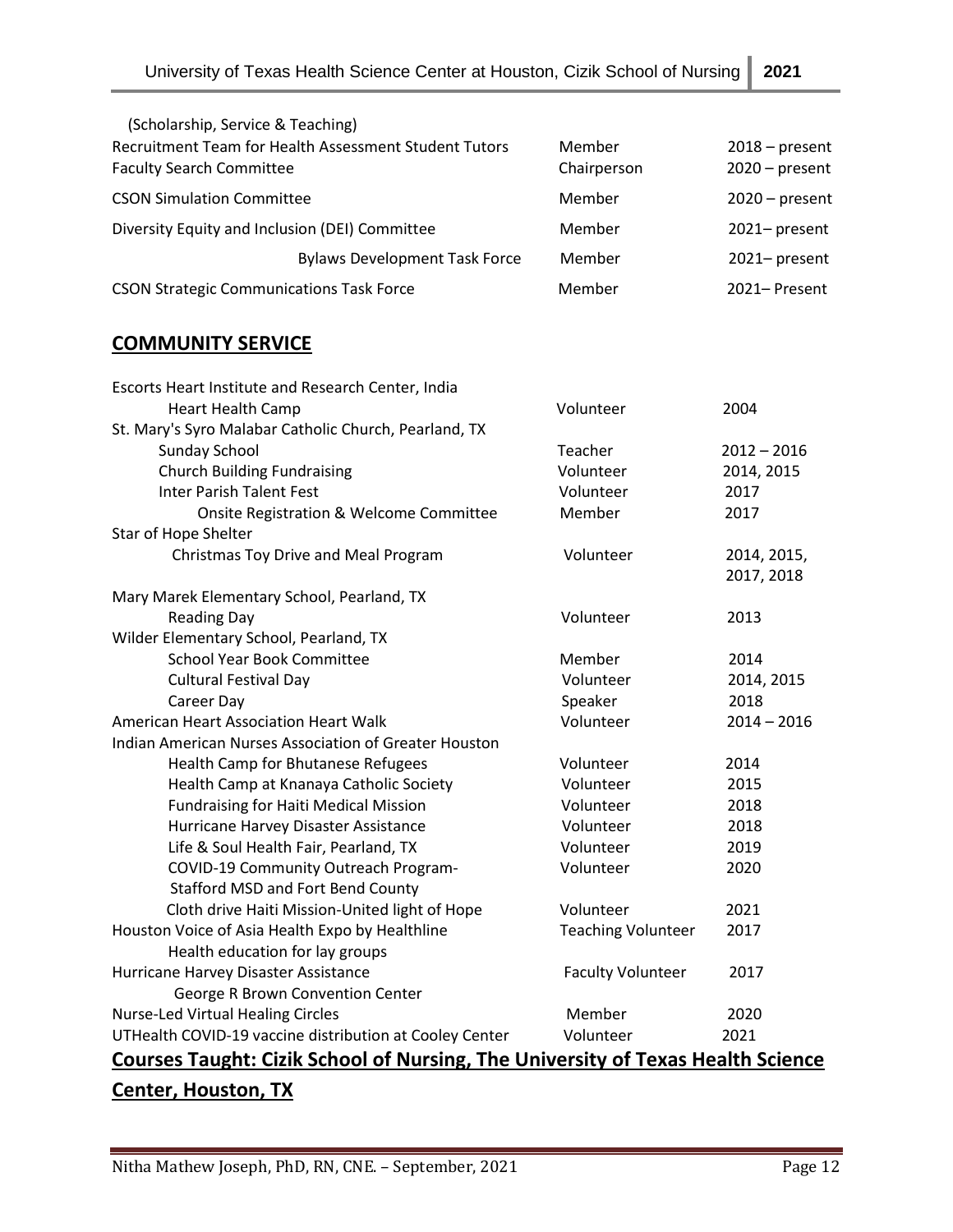#### **Baccalaureate Degree in Nursing Program**

N3515B: Adult Health Care I, 2 CH (credit hour), Fall 2014 – Fall 2017 (clinical)

N4528B: Management of Patients in High Acuity Settings, 4 CH, Fall 2014 – Summer 2015 (clinical)

N3515: Adult Health Care I: Fundamentals Review: Hygiene, Positioning of Adult Patients and Normal Lab Values, Guest Lecturer, Spring 2015 – Fall 2015

N3523: Adult Health and Older Adult Healthcare II, Disorder of Endocrine System, Guest Lecturer, Fall 2014

N3523B: Adult Health and Older Adult Healthcare II, 3 CH, Spring 2016 – present (clinical)

N3511: Health Assessment 1 CH, Spring 2016 – present (laboratory)

N3511: Health Assessment 2 CH, Summer 2018 (laboratory)

N4499: Independent Study, Instructor, Honors Program, 1 CH, Fall 2016 & Fall 2017 (didactic)

N3511: Health Assessment, Co- Instructor, 3 CH, Fall 2017 – Summer 2018 (didactic)

N3511: Health Assessment, Course Coordinator & Lead Instructor, 3 CH, Fall 2018 – present

N3515B: Adult Health Care I, 1 CH, Fall 2020 (laboratory)

#### **RN-BSN Degree Program**

N3511W: Health Assessment (online), Co- Instructor, 3 CH, Spring 2018 – Summer 2018 (didactic)

N3511W: Health Assessment (online), Course Coordinator & Lead Instructor, 3 CH, Fall 2018 – present (didactic)

### **List of Research Mentoring Projects /PhD Thesis Examiner**

UTHealth Cizik School of Nursing, Carol Bevan, "A Literature review to examine the eating /dietary habits and barriers to healthy eating habits/ behavior in stroke survivors in different racial /cultural groups," BSN 2016 Fall, Mentor Undergraduate Honors Program

UTHealth Cizik School of Nursing, Carol Bevan, "Cultural and Environmental Factors Affecting Exercise: Literature review," BSN 2017 Fall, Mentor Undergraduate Honors Program

Annamalai University, Rani Meyyammi College of Nursing, India, Kala Barathi, MSN, RN. "A study to identify morbidity and assess the effectiveness of module on knowledge regarding osteoporosis among postmenopausal women," PhD Nursing, 2017, PhD Nursing dissertation evaluation as foreign examiner